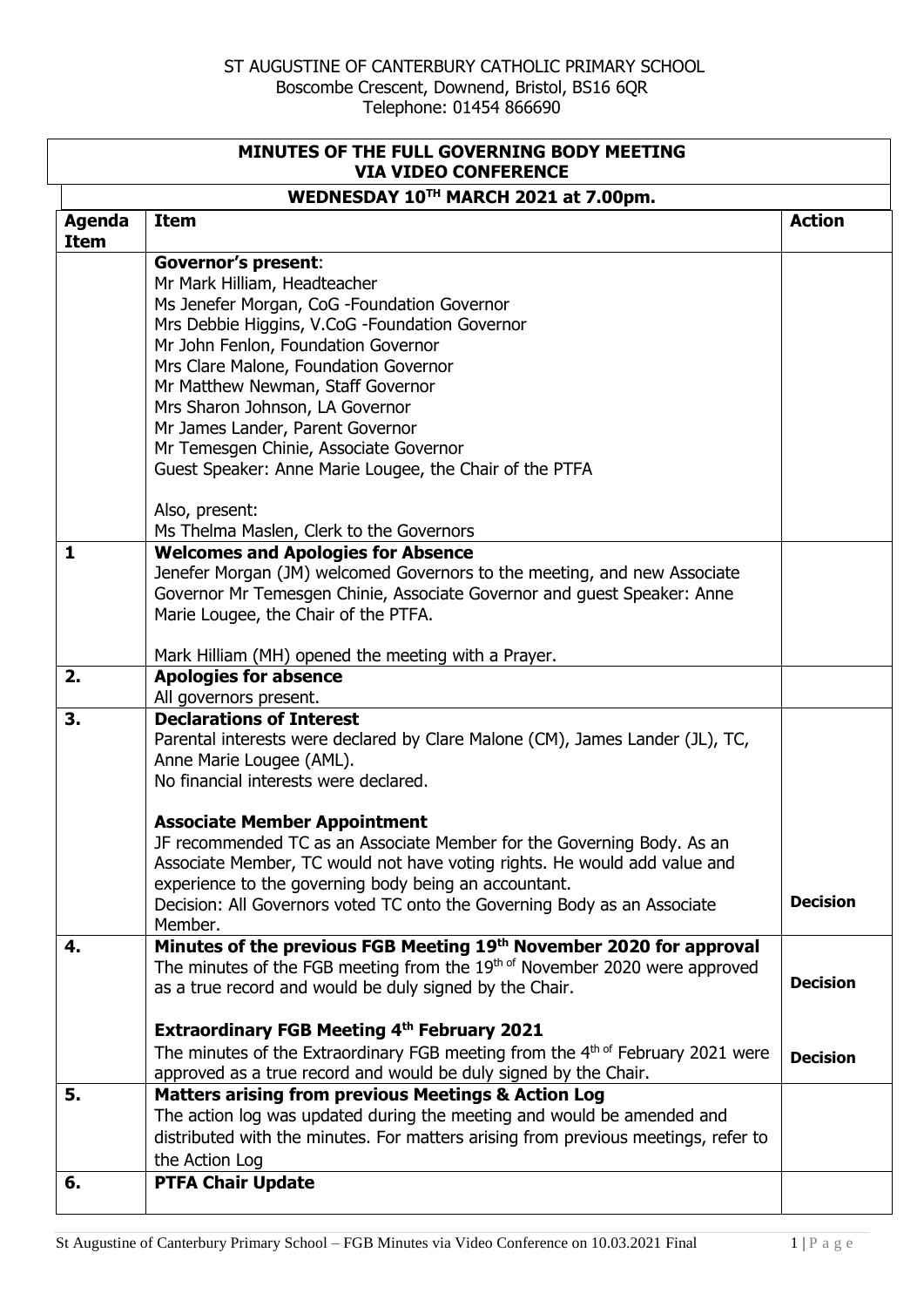| <b>Agenda</b> | <b>Item</b>                                                                                                                                              | <b>Action</b> |
|---------------|----------------------------------------------------------------------------------------------------------------------------------------------------------|---------------|
| <b>Item</b>   | JM introduced AML to the Governing Body. AML thanked the FGB for inviting her                                                                            |               |
|               | to the meeting. AML informed Governors that events could not be held this year                                                                           |               |
|               | due to Covid and the PTFA lost around £10,000 this year in potential sales and                                                                           |               |
|               | profit, of which £8000 is generally given to the school. The PTFA have supported                                                                         |               |
|               | the school during Covid with funding towards books (£2,500).                                                                                             |               |
|               | Future events have been limited but the PTFA are holding events for Mother's Day<br>and over Easter.                                                     |               |
|               | A 'Just Giving' campaign has been started to try and raise funds for the school from                                                                     |               |
|               | the wider Community.                                                                                                                                     |               |
|               |                                                                                                                                                          |               |
|               | Q: How can Governors support the PTFA more?                                                                                                              |               |
|               | A: Support can be made by attending events, Governors helping at events and                                                                              |               |
|               | sharing awareness through colleague and friends. AL asked if the Governors could<br>please include the Just Giving link in their newsletters to parents. |               |
|               | JM has shared the latest PTFA newsletter with all Governors including the Just                                                                           |               |
|               | Giving link.                                                                                                                                             |               |
|               |                                                                                                                                                          |               |
|               | Q: What is happening with the 50 <sup>th</sup> Anniversary event?                                                                                        |               |
|               | AML noted the Circus event is still booked for 22 <sup>nd</sup> September and a Chair for this                                                           |               |
|               | event would be needed to start planning.                                                                                                                 |               |
|               | MH noted Bishop Declan is available to do Mass on the 29th of September.                                                                                 |               |
|               | AML advised she will be stepping down as Chair of the PTFA. 2 existing PTFA                                                                              |               |
|               | members who are serving as joint Treasurers will be taking over as joint Chair. The                                                                      |               |
|               | PTFA and will be recruiting for a secretary and two treasurers in the near future.                                                                       |               |
|               |                                                                                                                                                          |               |
|               | JM asked could the PTFA help with promoting wrap around care                                                                                             |               |
|               | JM noted the school needs to promote the wrap around care. AML will relay this                                                                           |               |
|               | message to the PTFA committee for them to share this message within the wider                                                                            |               |
|               | community.                                                                                                                                               |               |
|               | JM asked could the PTFA help with marketing of the school                                                                                                |               |
|               | Not during this current time with the membership changes.                                                                                                |               |
|               | JM suggested each family introduce a family to the school to boost an awareness                                                                          |               |
|               | of the school.                                                                                                                                           |               |
|               |                                                                                                                                                          |               |
|               | AML left the meeting 7.30pm                                                                                                                              |               |
|               | Q: JL asked: How could we align the PTFA with the school strategy to contribute                                                                          |               |
|               | to the school?                                                                                                                                           |               |
|               | MH noted the PTFA events are aligned with the SDP and certain subjects like                                                                              |               |
|               | reading and writing. The PTFA repeatedly ask the school what they want funding                                                                           |               |
|               | for, which would benefit the school.                                                                                                                     |               |
|               |                                                                                                                                                          |               |
|               | JM reminded Governors about the PTFA Bingo evening next week.                                                                                            |               |
| 7.            | <b>Committee Reports - Summary</b>                                                                                                                       |               |
|               | <b>Chair of Finance, Staffing &amp; Resources</b><br>7.1<br>The committee met last week. CM shared with the FGB the financial position and               |               |
|               | the budget position. Full details in the Finance Minutes.                                                                                                |               |
|               |                                                                                                                                                          |               |
|               |                                                                                                                                                          |               |
|               |                                                                                                                                                          |               |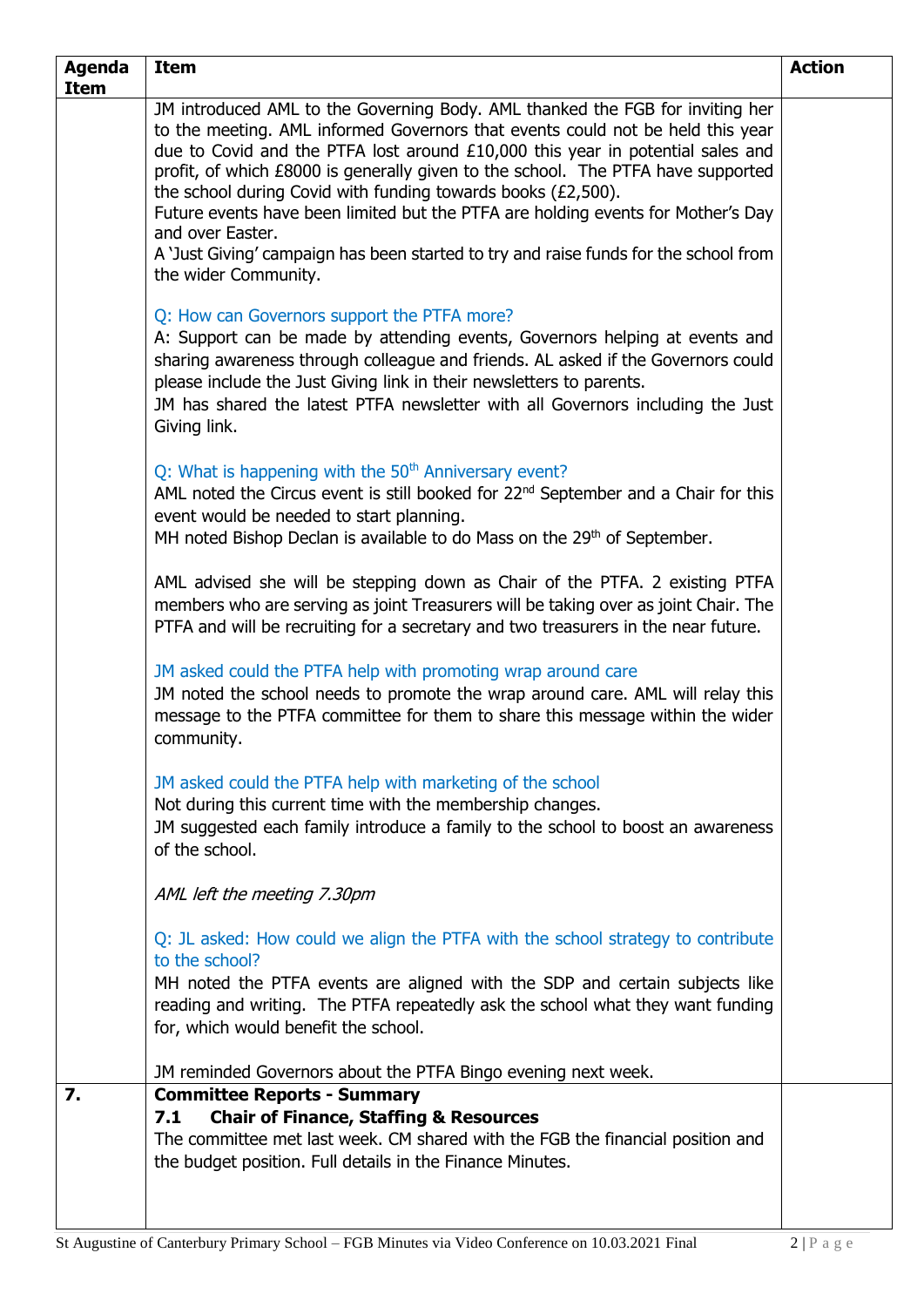| <b>Agenda</b><br><b>Item</b> | <b>Item</b>                                                                                                                                                                                                                                                                                                                                                                                                                                                                                                                                                                                                                                                                                                                                                                                                                                                                                                                                                                                                                                                                                                                                                                                                                                                                                                                                                                                                                                      | <b>Action</b>                |
|------------------------------|--------------------------------------------------------------------------------------------------------------------------------------------------------------------------------------------------------------------------------------------------------------------------------------------------------------------------------------------------------------------------------------------------------------------------------------------------------------------------------------------------------------------------------------------------------------------------------------------------------------------------------------------------------------------------------------------------------------------------------------------------------------------------------------------------------------------------------------------------------------------------------------------------------------------------------------------------------------------------------------------------------------------------------------------------------------------------------------------------------------------------------------------------------------------------------------------------------------------------------------------------------------------------------------------------------------------------------------------------------------------------------------------------------------------------------------------------|------------------------------|
|                              | Loses from wrap-around care (as a result of COVID) has caused the<br>$\bullet$<br>budget to have an in-year deficit. If the wrap-around care continues to be<br>non-viable it would have to close.<br>The FGB was asked to agree a TLR for a member of staff from April 2021.<br>$\bullet$<br>This was agreed.<br>The SFVS has been approved by the Finance Committee. There were no<br>$\bullet$<br>further questions from the FGB.<br>Staff costs are always the biggest part of any budget and will be reviewed<br>thoroughly by the Finance Committee<br>Since the Finance meeting CM/MH and ME met with Deb Souter, Finance<br>$\bullet$<br>Officer from the Local Authority to review the budget for this year.<br>7.2<br>Terms of Reference (ToR) for Staffing & Resources.<br>Action: CM to update the ToR and C/F to the next meeting<br>TC to be co-opted onto the Finance Committee                                                                                                                                                                                                                                                                                                                                                                                                                                                                                                                                                   | <b>Decision</b><br><b>CM</b> |
|                              | 7.3<br><b>Chair of Curriculum &amp; Performance</b><br>Committee met on the 4 <sup>th</sup> of February 2021.<br>$\bullet$<br>No link visits were completed due to the lockdown.<br>$\bullet$<br>MH gave the Committee an update on attendance numbers, remote<br>$\bullet$<br>learning and results from the recent parent surveys.<br>Relevant policies were reviewed<br>$\bullet$<br>A suggestion from MH at the C&P meeting is that Governors host a virtual parent<br>meet and greet. Possible topics for inclusion: the role of Governors and to ask for<br>any volunteers to join our Governing Body, an update on the discussion with the<br>Diocese regarding the forming of a partnership or MAT, the importance of boosting<br>pupil numbers for wrap around care. It was suggested parents be asked what they<br>would like to discuss as well.<br>MN advised virtual parent/ teacher meetings were unbelievably valuable and easier<br>to interact with the parents. MH noted we would need to get a system to show the<br>children's books before the virtual parents meeting. The parents would attend<br>school a week before the meeting to view their child's book.<br>Governors noted, as parents, the virtual parents evening worked really well.<br>Q: Does the school cloud have a functionality for Governors to have meetings<br>with parents?<br>MH noted Teams or Zoom would be a better platform for Governors to have |                              |
|                              | meetings with parents.<br>Action: Clerk will propose 2 dates on the operating plan for next year one to be<br>held before the Governor Strategy document is finalised.                                                                                                                                                                                                                                                                                                                                                                                                                                                                                                                                                                                                                                                                                                                                                                                                                                                                                                                                                                                                                                                                                                                                                                                                                                                                           | <b>Clerk</b>                 |
|                              | <b>Terms of Reference (ToR) Curriculum &amp; Performance</b><br>7.4<br>The Curriculum ToR was approved by Governors.<br>Action: CM/JM will review the ToR format to ensure they are both the same.                                                                                                                                                                                                                                                                                                                                                                                                                                                                                                                                                                                                                                                                                                                                                                                                                                                                                                                                                                                                                                                                                                                                                                                                                                               | CM/JM                        |
|                              | <b>Chair of Admissions and Community Relations</b><br>7.5<br>DH advised the Admissions Committee met on the 24 <sup>th</sup> of February 2021.<br>The Committee discussed the Admissions for 21/22.<br>$\bullet$<br>There have been 67 applications covering all the relevant criteria which<br>$\bullet$<br>includes the $2^{nd}$ and $3^{rd}$ choices.                                                                                                                                                                                                                                                                                                                                                                                                                                                                                                                                                                                                                                                                                                                                                                                                                                                                                                                                                                                                                                                                                         |                              |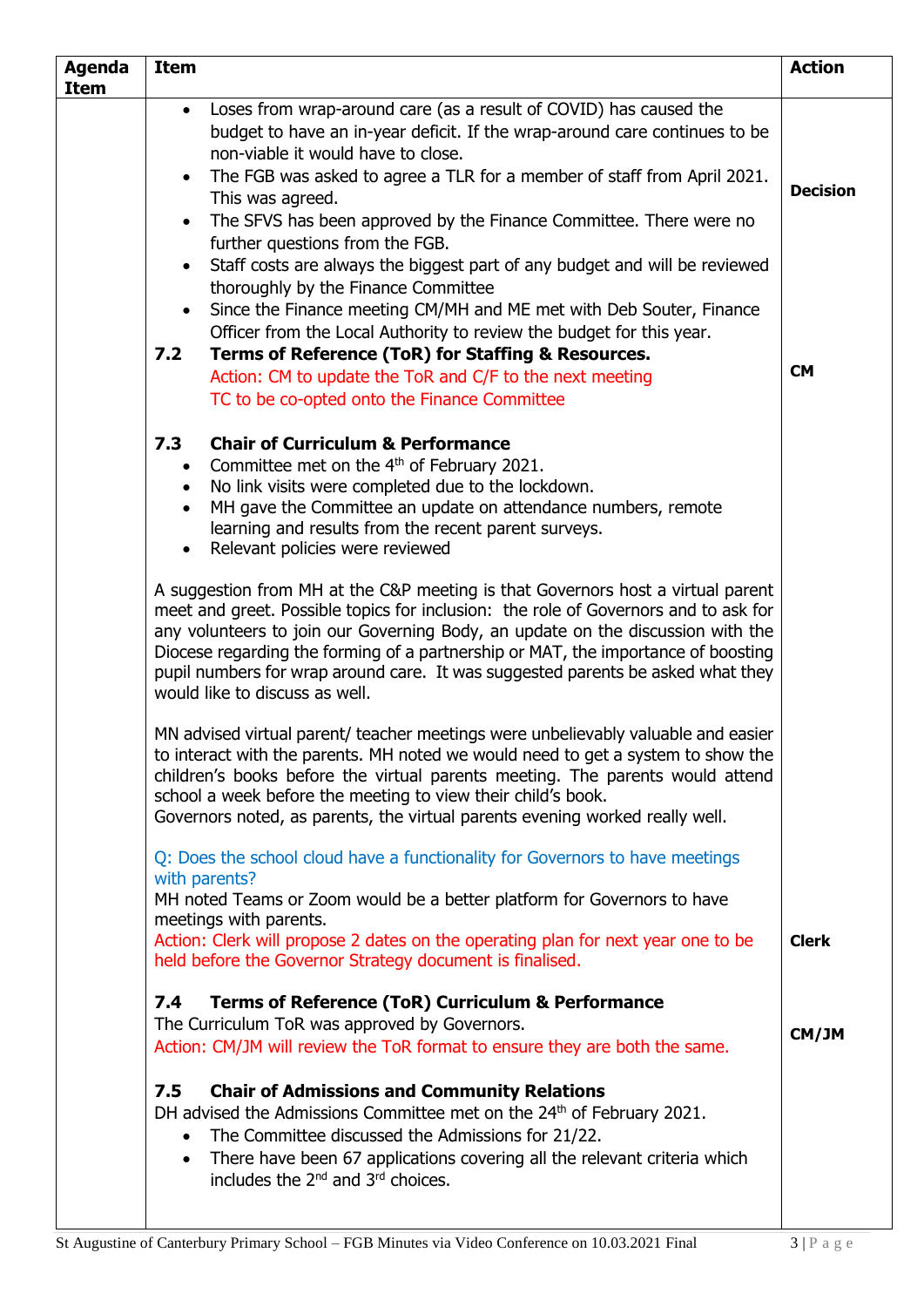| <b>Agenda</b> | <b>Item</b>                                                                                                                                                                                                                                                                                                                                                                                                                                                                                          | <b>Action</b>   |
|---------------|------------------------------------------------------------------------------------------------------------------------------------------------------------------------------------------------------------------------------------------------------------------------------------------------------------------------------------------------------------------------------------------------------------------------------------------------------------------------------------------------------|-----------------|
| Item          |                                                                                                                                                                                                                                                                                                                                                                                                                                                                                                      |                 |
|               | 23 places confirmed for September, numbers would be confirmed to ME<br>$\bullet$<br>on the 1 <sup>st</sup> of April.<br>DH noted the ToR was not reviewed at the Admissions Committee . It was<br>$\bullet$<br>proposed that the A&CR Committee be disbanded as originally intended.<br>This would mean the Marketing function would move to the school (under<br>the leadership of MH). An Admissions Committee would need to be                                                                    |                 |
|               | established once a year to address Admissions.<br><b>Training Log</b><br>DH noted governors training log and feedback will be a standing agenda item for<br>the FGB.<br>7.6<br><b>Future of the A&amp;CR Committee</b><br>DH noted the next A&CR meeting will be moved from 31.05.21 back to Term 5.                                                                                                                                                                                                 |                 |
|               | DH would recommend the marketing would be transferred back to the school.<br>DH asked: Is the school happy to take on the marketing of the school?<br>MH noted the school may have some capacity to complete this work; MH will<br>discuss this with ME.                                                                                                                                                                                                                                             |                 |
|               | Q: Where would the other activities sit, e.g., coffee mornings, organising the<br>yearly flyers for new pupils etc?<br>JM and CM suggested a Governor is given strategic responsibility while the day to<br>day activities are seen to by the school. DH noted the day to day activities could<br>sit with a Parent Group and a report be forwarded to the FGB.                                                                                                                                      |                 |
|               | Policies currently allocated to A&CR would need to be reviewed by other<br>committees.<br>Q: JL noted is there an opportunity to review the overall Policy structure.<br>It was suggested that the FGB hold 2 policy panels per year and that all policies<br>due for renewal are reviewed here. Governors will be expected to attend one of<br>the panels annually. JM to look into this.                                                                                                           |                 |
|               | Action: JM requested the non-statutory policies be reviewed by the SLT, including<br>the time frame for reviewing each policy and the SLT report back to the FGB on<br>which non-statutory policies were deemed important to include. SLT could also<br>consider what needs to be a policy vs a guideline document for non-statutory<br>policies.<br>It was suggested the SLT could encourage the staff to look at a policy on each<br>INSET day to ensure staff are fully up to date with policies. | <b>SLT</b>      |
|               | <b>Decision:</b> DH proposed to disband the A&CR Committee for the next academic<br>year and just have an Admission Committee.<br>All Governors agreed with this decision.                                                                                                                                                                                                                                                                                                                           | <b>Decision</b> |
|               | JM would like to thank DH for all your work over the years. DH will pass on<br>thanks to Paula Mainprise for her work on the Admissions Committee and FGB.                                                                                                                                                                                                                                                                                                                                           |                 |
| 8.            | Head Teacher Report - including the Risk Assessment.<br>No questions were forward to MH regarding his report.<br>Governors had no further comments.                                                                                                                                                                                                                                                                                                                                                  |                 |
| 9.            | <b>Policies for ratification</b><br><b>SEND Policy (C&amp;P)</b><br>9.1                                                                                                                                                                                                                                                                                                                                                                                                                              |                 |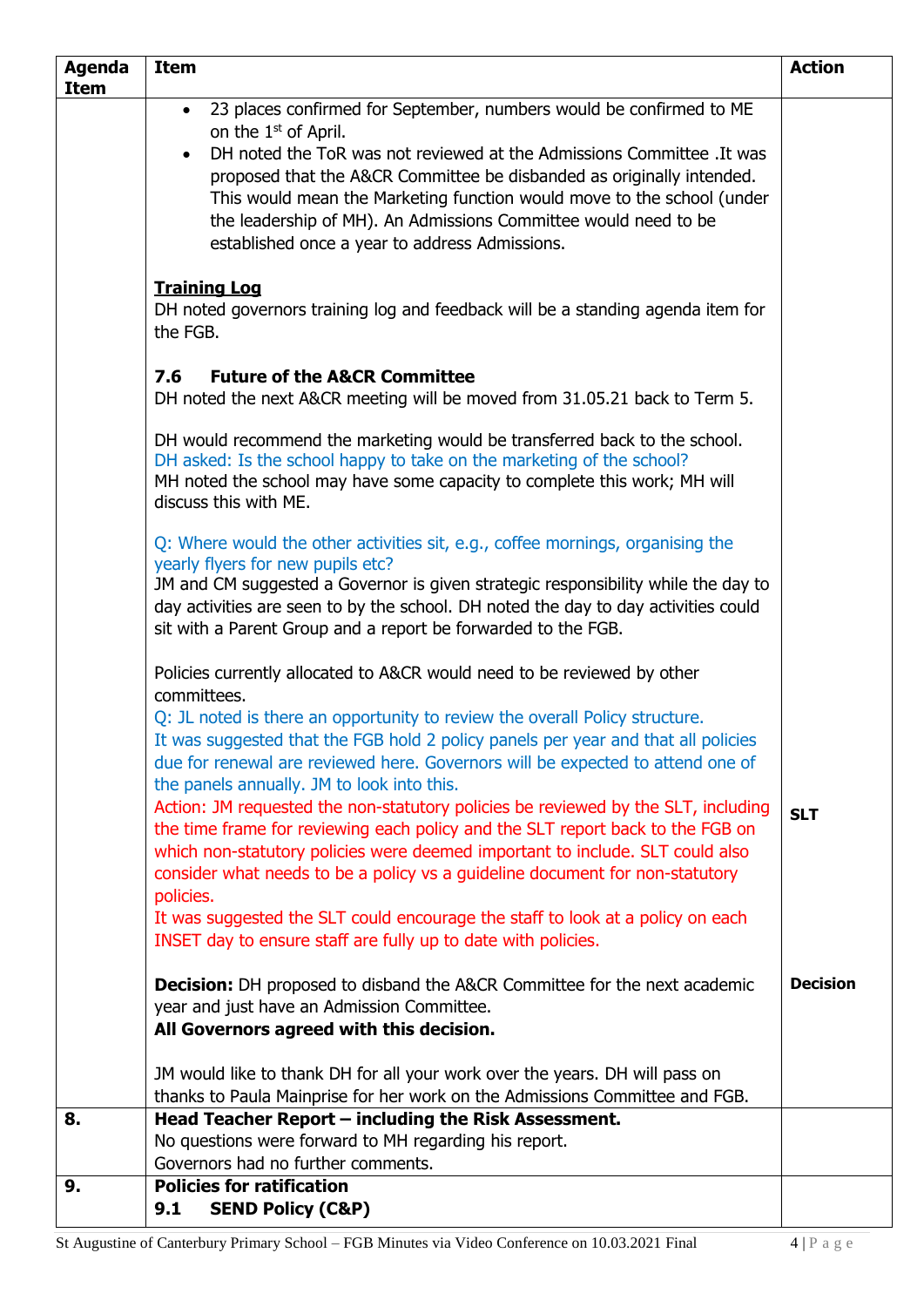| <b>Agenda</b><br><b>Item</b> | <b>Item</b>                                                                                                                                                            | <b>Action</b>   |
|------------------------------|------------------------------------------------------------------------------------------------------------------------------------------------------------------------|-----------------|
|                              | Approved and ratified by the FGB. Next review date 10.03.2023                                                                                                          | <b>Decision</b> |
|                              |                                                                                                                                                                        |                 |
|                              | <b>Pupil Premium Policy (C&amp;P)</b><br>9.2                                                                                                                           |                 |
|                              | Approved and ratified by the FGB. Next review date 10.03.2023                                                                                                          | <b>Decision</b> |
|                              | <b>Attendance Policy (C&amp;P)</b><br>9.3                                                                                                                              |                 |
|                              | Approved and ratified by the FGB. Next review date 10.03.2023                                                                                                          | <b>Decision</b> |
|                              | 9.4<br><b>Governors Expenses Policy (FS&amp;R)</b>                                                                                                                     |                 |
|                              | Approved and ratified by the FGB. Next review date 10.03.2023                                                                                                          | <b>Decision</b> |
|                              | 9.5<br><b>Medical Needs Policy (FS&amp;R)</b>                                                                                                                          |                 |
|                              | Approved and ratified by the FGB. Next review date 10.03.2023                                                                                                          | <b>Decision</b> |
|                              | 9.6<br><b>Purchasing Policy (FS&amp;R)</b>                                                                                                                             |                 |
|                              | Approved and ratified by the FGB. Next review date 10.03.2023                                                                                                          | <b>Decision</b> |
|                              | 9.7 Anti-Bullying Policy                                                                                                                                               |                 |
|                              | 9.8<br><b>Severe Behaviour Policy</b>                                                                                                                                  |                 |
|                              | $9.7 & 9.8 -$<br>Both these policies had been amended following parent complaints which<br>$\bullet$                                                                   |                 |
|                              | were escalated to the Governors. During the formal review of these                                                                                                     |                 |
|                              | complaints, certain suggestions were made to enhance these policies,                                                                                                   |                 |
|                              | notably the section on support for affected children.                                                                                                                  |                 |
|                              | Reference to a parent involvement officer on page 6 is to be removed<br>$\bullet$<br>The last bullet point under the section for affected children needed<br>$\bullet$ |                 |
|                              | amending on both policies.                                                                                                                                             |                 |
|                              | Action: JF will make the necessary changes and forward to Governors to approve.                                                                                        | <b>JF</b>       |
|                              | JL asked what the follow up is regarding Safeguarding matters noted in the Head                                                                                        |                 |
|                              | Teacher report.<br>JM noted when a safeguarding matter is flagged on the HT report, it would be                                                                        |                 |
|                              | reviewed at the next FGB meeting to ensure it had been addressed, and that                                                                                             |                 |
|                              | there was no pattern emerging.                                                                                                                                         |                 |
|                              | Safeguarding matters are standing agenda items on SLT meetings, and any                                                                                                |                 |
|                              | safeguarding matters are reported as a matter of urgency to the Chair and                                                                                              |                 |
|                              | Deputy Chair (our Safeguarding Governor)                                                                                                                               |                 |
|                              | Action: All the above policies would be put into the correct format and placed on                                                                                      | <b>ME</b>       |
|                              | the website.                                                                                                                                                           |                 |
| 10.                          | <b>Policies to note:</b>                                                                                                                                               |                 |
|                              | Absconding Policy - Date to be amended                                                                                                                                 | <b>Decision</b> |
|                              | Approved by the FGB.                                                                                                                                                   |                 |
|                              | Teaching and Learning Policy (C&P)                                                                                                                                     |                 |
|                              | Amendment: ICT is now known as 'Computing'                                                                                                                             | <b>Decision</b> |
|                              | Approved by the FGB.                                                                                                                                                   |                 |
|                              | Curriculum Policy (C&P)                                                                                                                                                |                 |
|                              | Approved by the FGB.                                                                                                                                                   | <b>Decision</b> |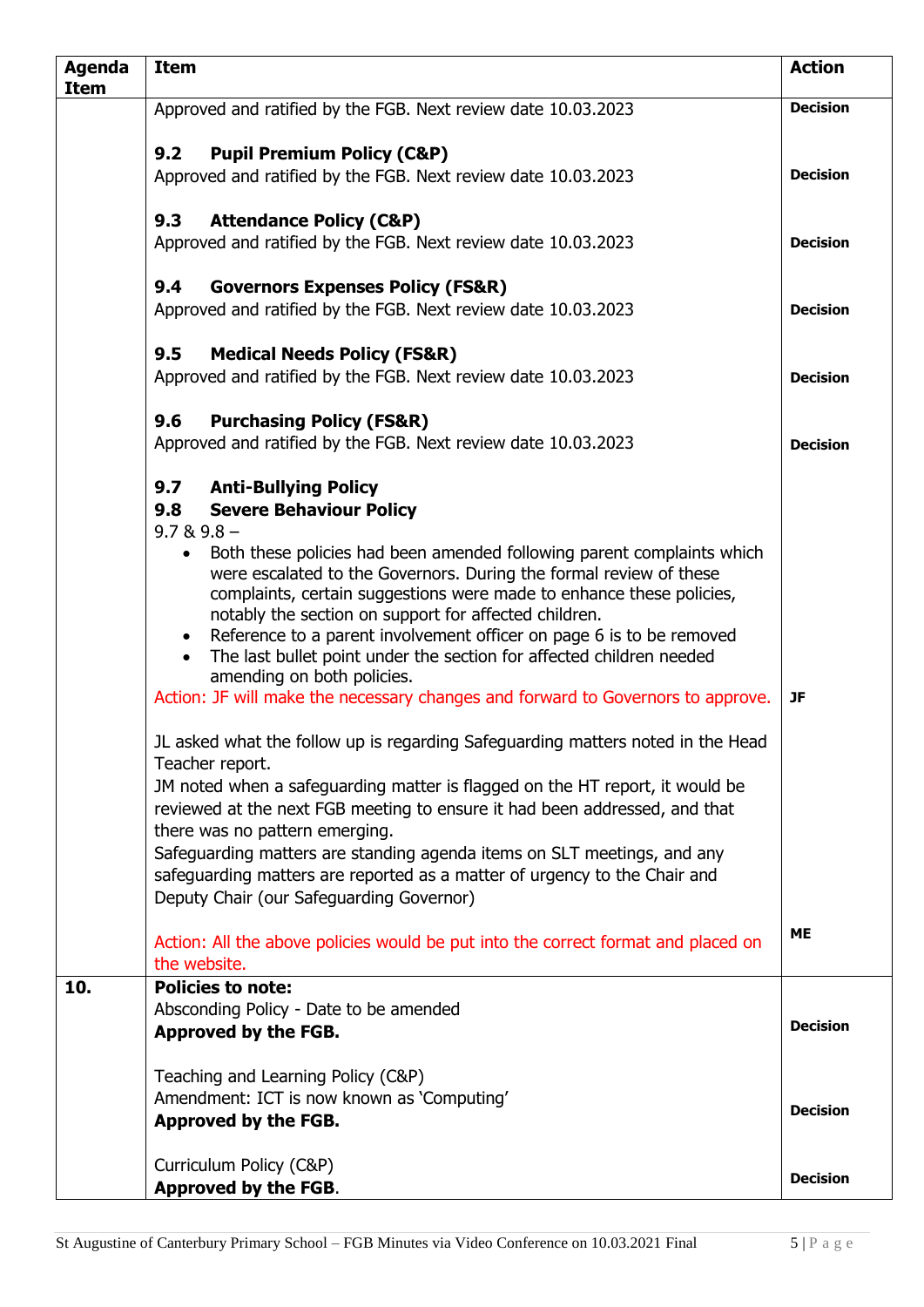| <b>Agenda</b><br><b>Item</b> | <b>Item</b>                                                                     | <b>Action</b>   |
|------------------------------|---------------------------------------------------------------------------------|-----------------|
| 11.                          | <b>Reports to note:</b>                                                         |                 |
|                              | 11.1 Governor Operating Plan v0.5                                               |                 |
|                              | Latest version attached with documents.                                         |                 |
|                              |                                                                                 |                 |
|                              | 11.2 Governor Strategy excerpts for website.                                    |                 |
|                              | JM noted we need a contact to remain in touch and up to date with the Pre-      |                 |
|                              | school.                                                                         |                 |
|                              | Action: MH to contact Catherine Green to request her to attend two FGB          | <b>MH</b>       |
|                              | meetings a year to update Governors on the Pre-school.                          |                 |
|                              |                                                                                 |                 |
|                              | 11.3 SFVS                                                                       |                 |
|                              | Document has been reviewed and approved by the Finance Committee and            | <b>Decision</b> |
|                              | ratified by the FGB. The document will be forwarded to the Local Authority, JM  |                 |
|                              | will arrange to sign document and forward to ME.                                |                 |
| 12.                          | <b>Partnership Update</b>                                                       |                 |
|                              | JM advised there are no current updates to report.                              |                 |
|                              | Action: MH will contact the Diocese to see if there are any updates.            | MH/JM           |
|                              |                                                                                 |                 |
|                              | JM noted she will review the documents from the last Camino partnership         |                 |
| 13.                          | meeting and will relay information to governors.<br><b>AOB</b>                  |                 |
|                              | 13.1 Correspondence                                                             |                 |
|                              | MH noted there are no correspondence from parents.                              |                 |
|                              | JM noted the complaints panel have looked into 4 complaints which have all been |                 |
|                              | responded to and are now closed.                                                |                 |
|                              |                                                                                 |                 |
|                              | 13.2 Governor learning                                                          |                 |
|                              | All Governors to forward all training they have completed to DH.                |                 |
|                              | 13.3 Governor roles 2021/2022                                                   |                 |
|                              | CM and DH advised they will be resigning at the end of the school year          |                 |
|                              | 2021.                                                                           |                 |
|                              | SJ has agreed to be the next Safeguarding Governor.                             |                 |
|                              | JL has agreed to take over as H&S Governor from CM at the end of the            |                 |
|                              | year.                                                                           |                 |
|                              | The Diocese Office are actively looking for Governors for the school.           |                 |
|                              | 13.4 Governor Operating Plan 2021/2022                                          |                 |
|                              | Clerk is putting dates together for the following year. Please can Committee    | CM/JM/          |
|                              | Chairs send any requests for specific meeting dates to the Clerk.               | <b>DH</b>       |
|                              |                                                                                 |                 |
|                              | 14. MH closed the meeting with a Prayer                                         |                 |
|                              |                                                                                 |                 |
|                              | Date of next meeting: 26 <sup>th</sup> May 2021                                 |                 |
|                              |                                                                                 |                 |
|                              | JM noted on behalf of the Governing Body, we would like to thank Mark           |                 |
|                              | Hilliam, and all the staff for the hard work which was carried out during       |                 |
|                              |                                                                                 |                 |
|                              | the lockdown and for the hard work for the reopening.                           |                 |
|                              |                                                                                 |                 |

Meeting closed at 9.50pm.